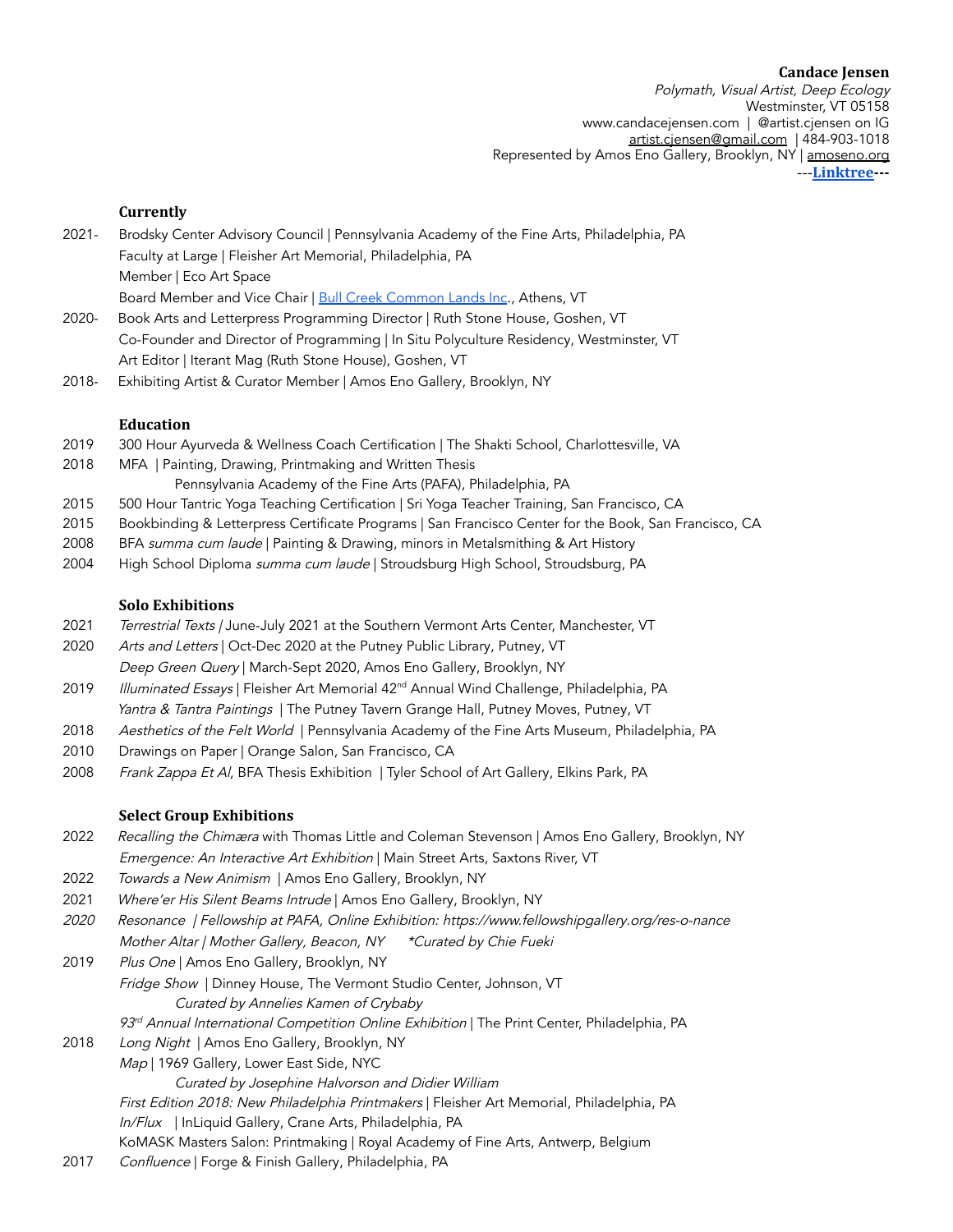Annual Small Works Show | Frameworks Studio & Gallery, Philadelphia, PA

- 2017 Warming | Springside Chestnut Hill Academy, Philadelphia, PA Curated by Dr. Kevin Richards Gods & Beasts | Gallery 128, Pennsylvania Academy of the Fine Arts, Philadelphia, PA Under Pressure | Pennsylvania Academy of the Fine Arts, Philadelphia, PA Curated by Didier William
- 2016 The Female Gaze | Gallery 8, Pennsylvania Academy of the Fine Arts Campus, Philadelphia, PA Out of Sight, Out of Mind | Gallery 128, Pennsylvania Academy of the Fine Arts Museum, Philadelphia, PA
- 2015 Making a Meal of It | Norton Factory Studios, Oakland, CA Curated by Anna Valdez TASTE Exhibition | Root Division, San Francisco, CA

# **Curator / Catalyst**

- 2022 Recalling the Chimæra with Thomas Little and Coleman Stevenson | Amos Eno Gallery, Brooklyn, NY Towards a New Animism cocurated with Joyce Yamada | Amos Eno Gallery, Brooklyn, NY
- 2020 Typos + Spills + Broken Glass | In collaboration with Melissa Joseph & Emmitt Smith, Amos Eno Gallery, Brooklyn 2017 Confluence | Forge & Finish Gallery, Philadelphia, PA
	- Tear Down That Wall | Broad Street Studio, Pennsylvania Academy of the Fine Arts Museum, Philadelphia, PA

### **Events & Courses**

- 2022 Next Galaxy Writing Retreat & Seminar | Ruth Stone House, Green Mountains, VT Calligraphy: Decorated Capitals | Fleisher Art Memorial, Philadelphia, PA (online) Iterant Mag & Gigantic Sequins AWP Offsite Reading | Young American Cidery, Germantown (Philly) Artist & Filmmaker Discussion: Towards a New Animism and Invisible Hand | Amos Eno Gallery, Brooklyn, NY (hybrid)
- 2021 Poetry Reading & Plumbless Icebox Broadside Launch with Bianca Stone, Molly Dickinson & Alicia Mountain (online) Next Galaxy Writing Retreat & Seminar | Ruth Stone House & Blueberry Hill Inn, Goshen, VT Getting Off the Planet | EcoArtSpace Artist Panel Discussion & Talk (online) The Art of Calligraphy | Fleisher Art Memorial, Philadelphia, PA (online)
- 2020 Inaugural Poetry Chapbook Printing Publication Series | Putney Library, Putney, VT EcoPoetics e-Salon and Poetry Reading | Amos Eno Gallery, Brooklyn, NY (via Jitsi Meet) (Events & Courses cont)
- 2019 Sublime Salon, in collaboration with Samantha Jones (ME) | Amos Eno Gallery, Brooklyn, NY
- 2018 Art For the Cash Poor | InLiquid Gallery, Spring Arts District, Callowhill, Philadelphia Guerrilla Warfare: Screen-printing Your Protest | McGuire Gallery, PAFA Museum 2018 Inaugural PAFA MFA Thesis Symposium | Hamilton Auditorium, PAFA, Philadelphia, PA
- 2017 Print Nation | PAFA Print Shop, Philadelphia, PA Art Actions in Solidarity | Pennsylvania Academy of the Fine Arts Campus, Philadelphia, PA

# **Residencies**

- 2022 The Arctic Circle Residency, Fall Art & Science Expedition | Svalbard, Norway Spirit of Ireland Retreat with the Wild Temple | County Clare, Ireland
- 2020 Vermont Studio Center, Vermont Artists Week | Johnson, Vermont
- 2019 The Sable Arts Project, Guest Artist, July 2019 | Stockbridge, VT Light Gray Art Lab, Norway Art Camp Traveling Residency | Hardangerfjord, Norway Vermont Studio Center, 4-Week Printmaking Residency | Johnson, Vermont
- 2018 Women's Creative Writing & Drawing Retreat | Putney, Vermont Orion Magazine Environmental Writers' Workshop | The Omega Institute, Rhinebeck, NY
- 2014-16 Resident Artist | Norton Factory Studios, Oakland, CA
- 2013-14 Resident Artist | Studio 17, San Francisco, CA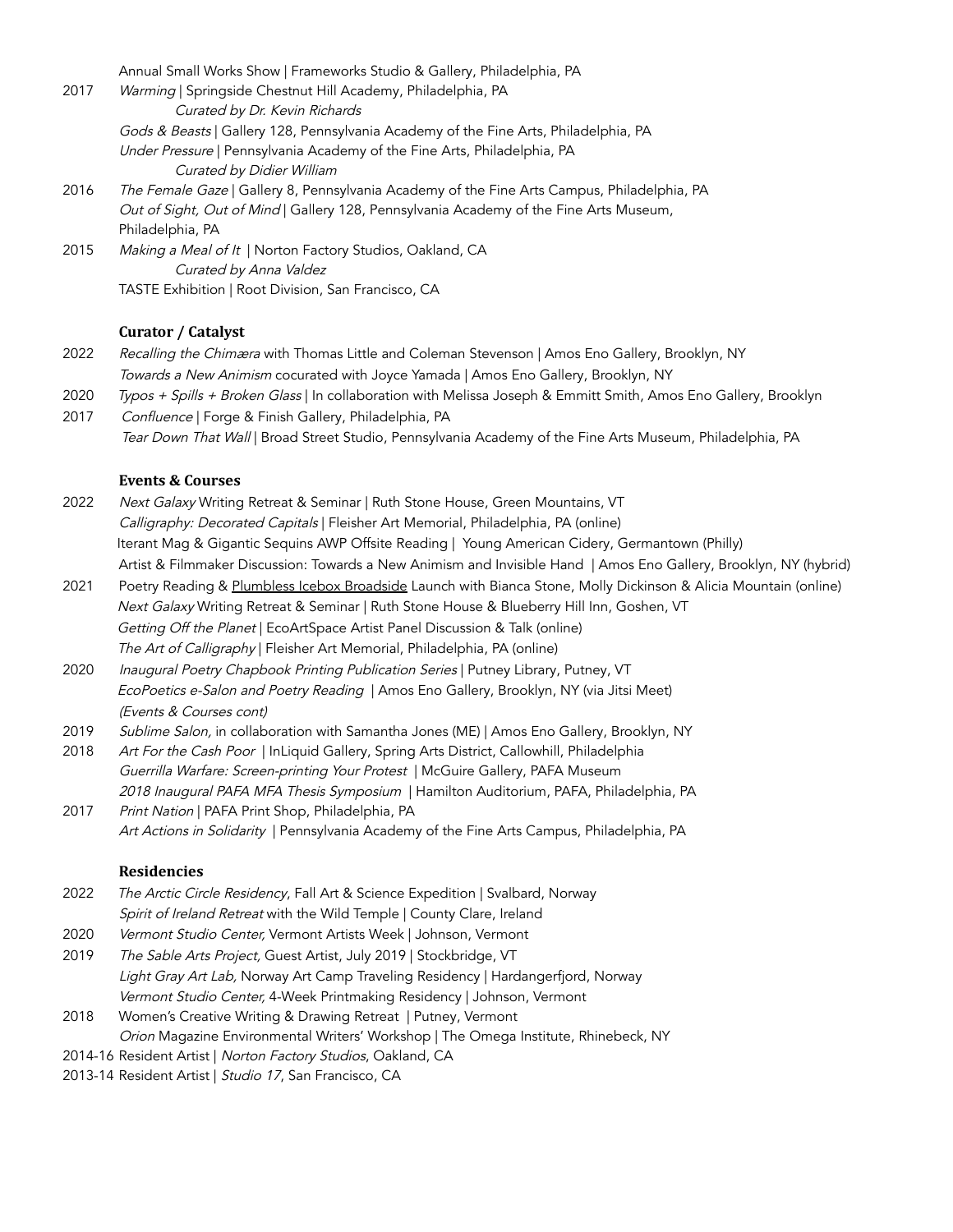### **Bibliography**

- 2022 Disobedient Futures, Cambridge Writer's Workshop (publication details forthcoming) E·ratio [Postmodern](http://eratiopostmodernpoetry.com/Jensen.html) Poetry Journal, poem 'Just as All Things Come' (published March 2022)
- 2021 Gaia Illuminations with Candace Jensen | Last Born in the Wilderness Podcast: Patron [Appreciation](https://soundcloud.com/lastborninthewilderness/clip-664971198) Series 'Artist Candace Jensen on Illuminations and [Mythologies](https://antemag.com/2021/04/30/artist-candace-jensen-on-illuminations/) in Her Practice'
- | Ante Mag (NYC), Interview with Indep. Curator Douglas Turner, (Alchemy Open Call First Prize) 2020 Poetry In [Isolation,](https://iterant.org/issue1/) Iterant Online, Issue 1 (Summer '20) | Iterant Mag Quarterly Poetry & Art, Goshen, VT InsideVoices Covid-19 Interview Series feature, March 31st, Instagram @inside\_voices\_art
	- 'Can Poetry Save Nature?', Bianca Stone with [Candace](https://podcast.ruthstonefoundation.org/podcast/can-poetry-save-nature-bianca-stone-with-candace-jensen/?fbclid=IwAR0I2n2EtscremYXn70sS4QAemsesfR6F7CqVUT1CXMa0bz-Dg7vmEor3NY) Jensen | Ruth Stone House Podcast, 02/25/20, Goshen, VT
- 2019 Studio Visit Magazine 43 & 44 curated by Francine Weiss, Senior Curator, Newport Art Museum | Open Studios Press, Boston, MA
- 2018 The Aesthetics of the Felt World' MFA Thesis Manuscript | Arcadia Fine Arts Library at the Pennsylvania Academy of the Fine Arts, Philadelphia, PA KoMask 2017-18 Masters [Printmaking](https://docs.wixstatic.com/ugd/efed50_4ed96e1206154072854872e7829eb674.pdf) Salon Catalog

| Royal Academy of Fine Arts, Antwerp, Belgium

#### **Awards**

- 2020 Vermont Community Foundation Arts Endowment Fund Artist & Writer's Grant | Vermont Studio Center, Johnson, VT
- 2019 Awagami Paper Award | The Print Center's 93rd Annual International Competition, Philadelphia, PA
- Vermont Studio Center Artist & Writer's Grant: Printmaking | Vermont Studio Center, Johnson, VT
- 2018 <sup>rd</sup> International Competition Semifinalist | The Print Center, Philadelphia, PA 42<sup>nd</sup> Annual *Wind Challenge* Fellowship Recipient | Fleisher Art Memorial, Philadelphia, PA MFA Dean's Award | Pennsylvania Academy of the Fine Arts (PAFA), Philadelphia, PA
- 2017 Fine Arts Venture Fund Grant Recipient | Pennsylvania Academy of the Fine Arts (PAFA), Philadelphia, PA
- 2016 MFA Merit Grant | Pennsylvania Academy of the Fine Arts (PAFA), Philadelphia, PA Graduate Grant and Former Trustees Scholarship (PAFA)
- 2008 BFA Academic Merit Scholarship | Tyler School of Art (Temple University), Elkins Park and Philadelphia, PA

## **Editions**

- 2021 Poetry Broadsides for Iterant Mag Issues 1-4. Editions of 50 and 100 3-color risographs. Printed at Looky Here print shop, Greenfield, Mass.
	- Poetry Broadsides for Iterant Mag Issue 6. Editions of 47, 2 color letterpress on Cranes. Printed in-house | Ruth Stone House, Goshen VT
- 2020 Ruth Stone House poetry broadsides for Essential Ruth Stone book release, limited edition of 26 hand type-set and letterpressed broadsides. Printed in-house | Ruth Stone House, Goshen VT
	- Inaugural Poetics of Ecology Letterpress Chapbook, edition of 150 hand typeset and letterpressed chapbooks, printed in-house | In collaboration with Putney Library Writer in Residence and Head Librarian, Putney, VT
	- Poetry Broadsides for *EcoPoetics e-Salon and Poetry Reading*, letterpress, 3 editions of 20
- 2019 Poetry Broadsides for Summer Poetry Readings series, 8 editions of 25-50 letterpress broadsides
	- | In collaboration with Antidote Books, Putney, VT, printed in-house
- 2018 Poetry Broadsides for Putney Mountain Association Poetry Contest,
- 2018 3 editions of 30 letterpress broadsides

| In collaboration with Antidote Books, Putney, VT, printed at Big Wheel Press, MA

(Editions cont.)

Serigraph Edition Printer for artist David Schutter, edition of 20 bicolor diptychs

| PAFA Press, Pennsylvania Academy of the Fine Arts, Philadelphia, PA

- 2017 'Love Power 2017' Community Letterpress open-edition with Amos Paul Kennedy Jr.
	- | PAFA Press, Pennsylvania Academy of the Fine Arts, Philadelphia, PA
	- Etching Edition Printer for artist and curator Ruth Fine, edition of 25 two copper-plate single color prints | PAFA Press, Pennsylvania Academy of the Fine Arts, Philadelphia, PA